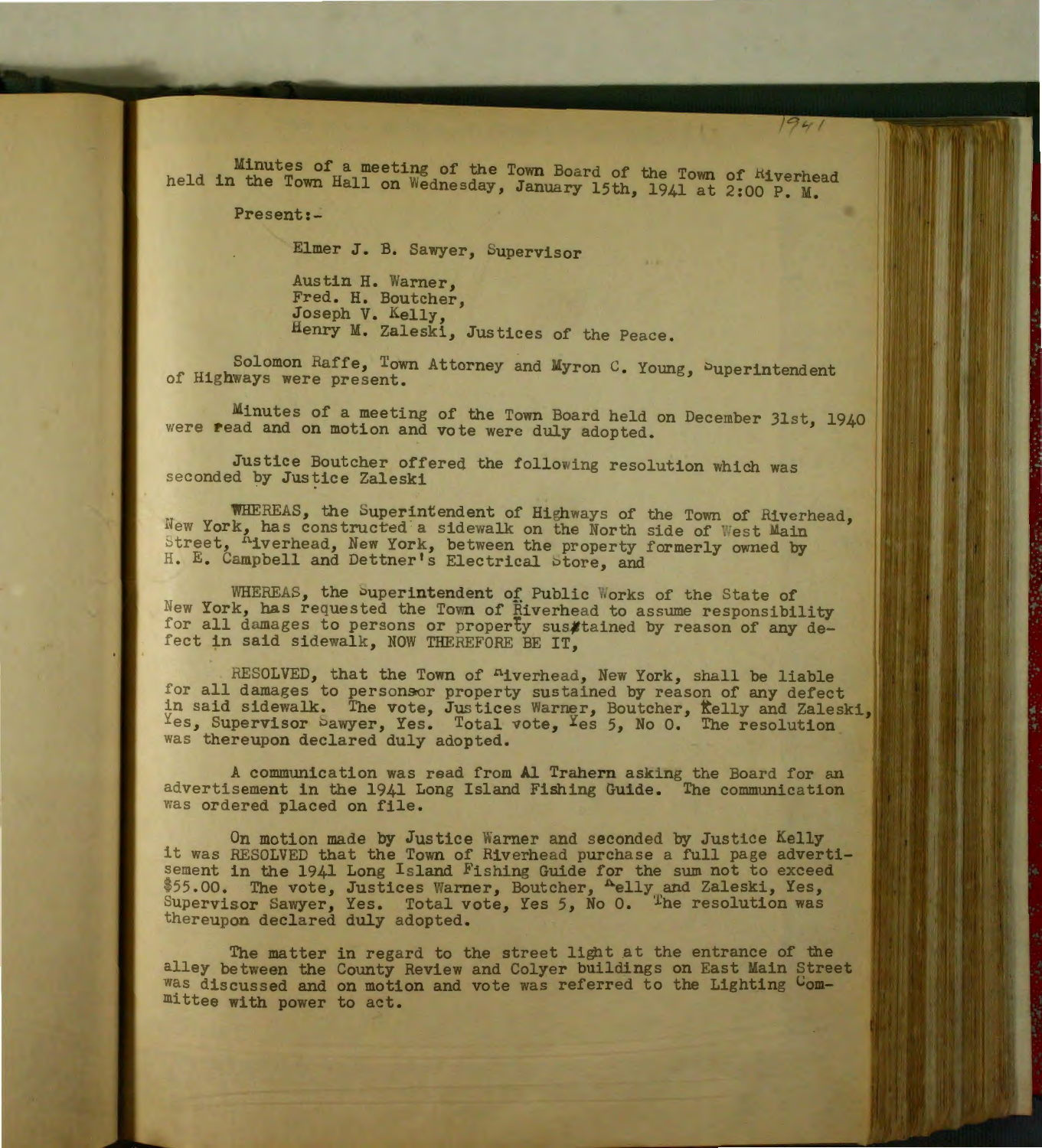page 2 - Town Board Meeting of January 15th, 1941.

A communication was read from W. Germond Cochran in regard to the Mac<sup>D</sup>onald property on Griffing Avenue now under lease to the Town of Riverhead for parking purposes, stating that the Corn Exchange Bank of New York, who holds the property in trust, are interested in making a new agreement at the expiration of the current lease, either by rental or sale with the latter preferred. The matter was held over until the next regular meeting of the Board.

Joseph E. Walsh, Chief of the Riverhead Fire Department submitted a report covering alarms answered in the Riverhead Fire Protection District for the year ending December 31, 1940. The report was ordered placed on file.

A communication was read from the Association of Towns, giving notice that the "Ninth Annual Meeting" of the Association will be held in the City of <sup>Albany</sup>, New York, on February 19th, 20th, and 21st, 1941 and requested that the Board designate an official representative to attend the meeting.

On motion made by Justice Kelly and seconded by Justice Warner, it was RESOLVED that Elmer J. B. Sawyer, Supervisor be designated the official representative of the Town of Riverhead at the Annual Meeting of the Association of Towns to be held at Albany on February 19th, 20th and 21st, 1941, and further

RESOLVED that Fred. H. Boutcher, Justice of the Peace be designated the alternate at the said meeting. The resolution was adopted by the unanimous vote of the Board.

A communication was read from George Wells making application for the job of life-guard at the Iron Pier Beach, Riverhead, New York during the summer of 1941. The communication was ordered placed on file.

Forrest G. Downs, Receiver of Taxes submitted a report of taxes collected as of January 2, 1941 and on motion and vote was accepted and ordered placed on file.

On motion made by Justice Zaleski and seconded by Justice Boutcher it was RESOLVED that the Fire Protection District Committee be authorized to purchase the necessary equipment for the Fire Protection District for the sum not to exceed \$600.00. The vote, Justices Warner, Boutcher, Kelly and Zaleski, Yes, Supervisor Sawyer, Yes. Total vote, Yes 5, No 0. The resolution was thereupon declared duly adopted.

On motion made by Justice Warner and seconded by Justice Zaleski, it was RESOLVED that the Supervisor be authorized to transfer the sum of \$538.62 from the Current Surplus Account to the Miscellaneous-Town's Share Retirement System Account. The resolution was adopted by the unanimous vote of the Board.

Justice Zaleski reporting on the matter of a street light in front of the Wading River Congregational Church stated that he had looked